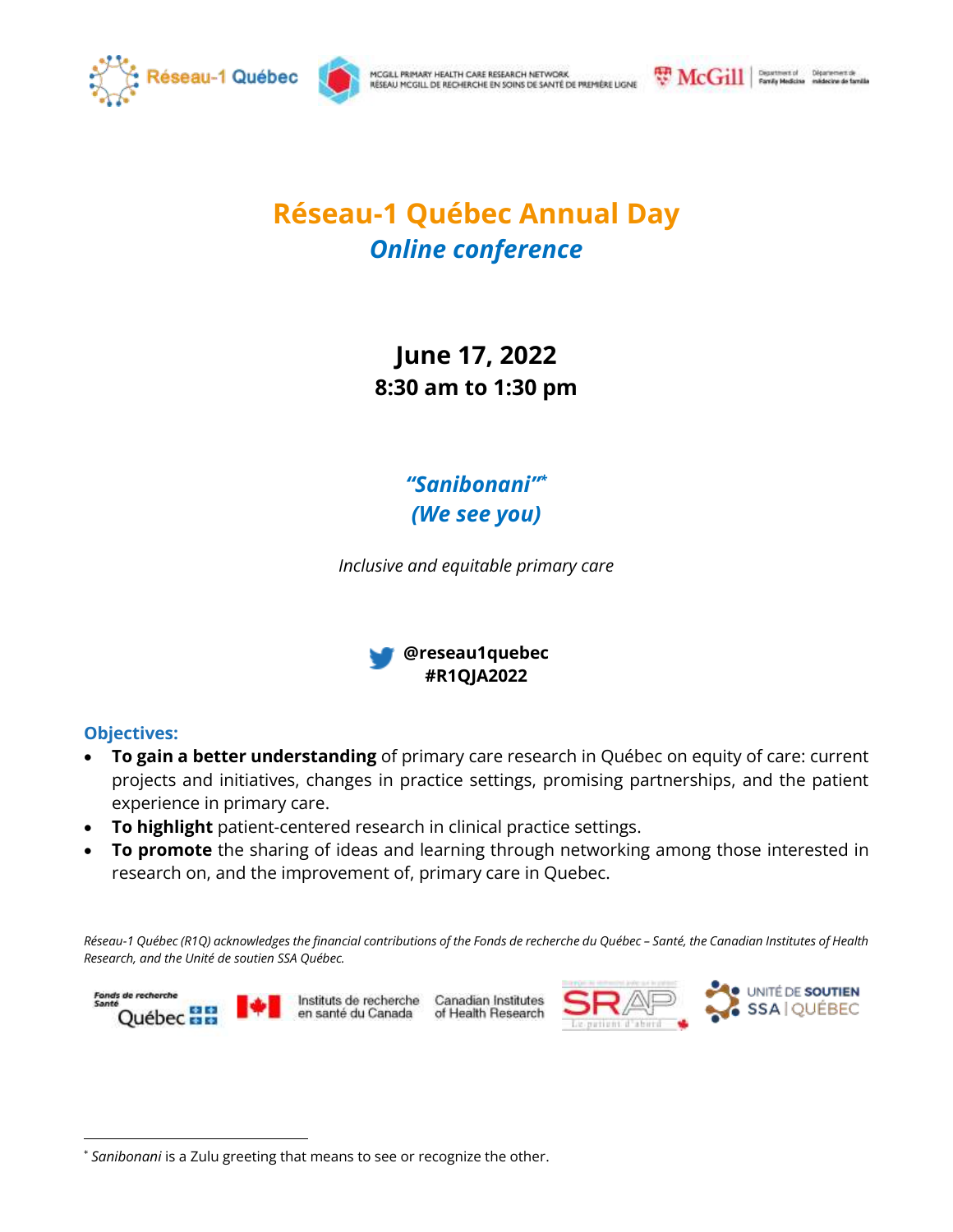



## **PROGRAM**

| $8:30 - 8:45$ am   | <b>WELCOME</b><br>Yves Couturier, PhD, Scientific Director, R1Q<br>Catherine Hudon, MD, PhD, Associate Scientific Director, R1Q; full professor, Department of Family Medicine<br>and Emergency Medicine, Université de Sherbrooke<br>Jeannie Haggerty, PhD, Director, McGill PBRN; full professor, Family Medicine Department, McGill University;<br>McGill Research Chair in Family and Community Medicine, St. Mary's Research Centre<br>Lucie Lambert, patient partner affiliated with the McGill PBRN<br>Moderator: Pamela Tanguay, MSc, PhD (c), student member, R1Q |                                                                                                                                                                                                                                                                                                                                                                                                                              |  |
|--------------------|----------------------------------------------------------------------------------------------------------------------------------------------------------------------------------------------------------------------------------------------------------------------------------------------------------------------------------------------------------------------------------------------------------------------------------------------------------------------------------------------------------------------------------------------------------------------------|------------------------------------------------------------------------------------------------------------------------------------------------------------------------------------------------------------------------------------------------------------------------------------------------------------------------------------------------------------------------------------------------------------------------------|--|
| $8:45-9:30$ am     | <b>PLENARY SESSION</b><br>When all systems fail: the burden of managing health in socioeconomically deprived communities -<br>presentation in English<br>Marianne McCallum, MBChB, BSc, MRCGP, MSc, General Practitioner and Clinical Academic Fellow, University of<br>Glasgow<br>Moderators: Jeannie Haggerty, PhD, Director, McGill PBRN, and Maud Mazaniello-Chézol, student member,<br>R <sub>1</sub> Q                                                                                                                                                               |                                                                                                                                                                                                                                                                                                                                                                                                                              |  |
| $9:30-10:00$ am    | <b>ANNUAL GENERAL MEETING - R1Q MEMBERS</b><br>Yves Couturier, PhD, Scientific Director, R1Q<br>Tarek Bouhali, Director, Strategy and Operations, R1Q                                                                                                                                                                                                                                                                                                                                                                                                                      |                                                                                                                                                                                                                                                                                                                                                                                                                              |  |
| $10:00 - 10:15$ am | <b>Break</b>                                                                                                                                                                                                                                                                                                                                                                                                                                                                                                                                                               |                                                                                                                                                                                                                                                                                                                                                                                                                              |  |
| 10:15-11:15 am     | PRESENTATIONS OF PROJECTS ON EQUITY AND ACCESS TO CARE: SIMULTANEOUS SESSIONS                                                                                                                                                                                                                                                                                                                                                                                                                                                                                              |                                                                                                                                                                                                                                                                                                                                                                                                                              |  |
|                    | <b>SESSION 1: EQUITY OF CARE THROUGH</b><br><b>PARTICIPATORY RESEARCH</b>                                                                                                                                                                                                                                                                                                                                                                                                                                                                                                  | <b>SESSION 2: ACCESS TO CARE FOR VULNERABLE</b><br><b>POPULATIONS</b>                                                                                                                                                                                                                                                                                                                                                        |  |
|                    | From action research to a clinical outreach<br>innovation, accessible and adapted to vulnerable<br>populations<br>Lara Maillet, PhD, associate professor, École nationale<br>d'administration publique (ENAP)<br>Stéphanie Charest, PCNP, CIUSSS Estrie CHUS                                                                                                                                                                                                                                                                                                               | Helping patients find their way in the health care<br>system: A pilot project with volunteer navigators<br>- presentation in English<br>Jeannie Haggerty, PhD, Director, McGill University<br>PBRN; full professor, Family Medicine Department,<br>McGill University; McGill Research Chair in Family and<br>Community Medicine, St. Mary's Research Centre<br>Sonia Lussier, patient partner, St. Mary's Research<br>Centre |  |